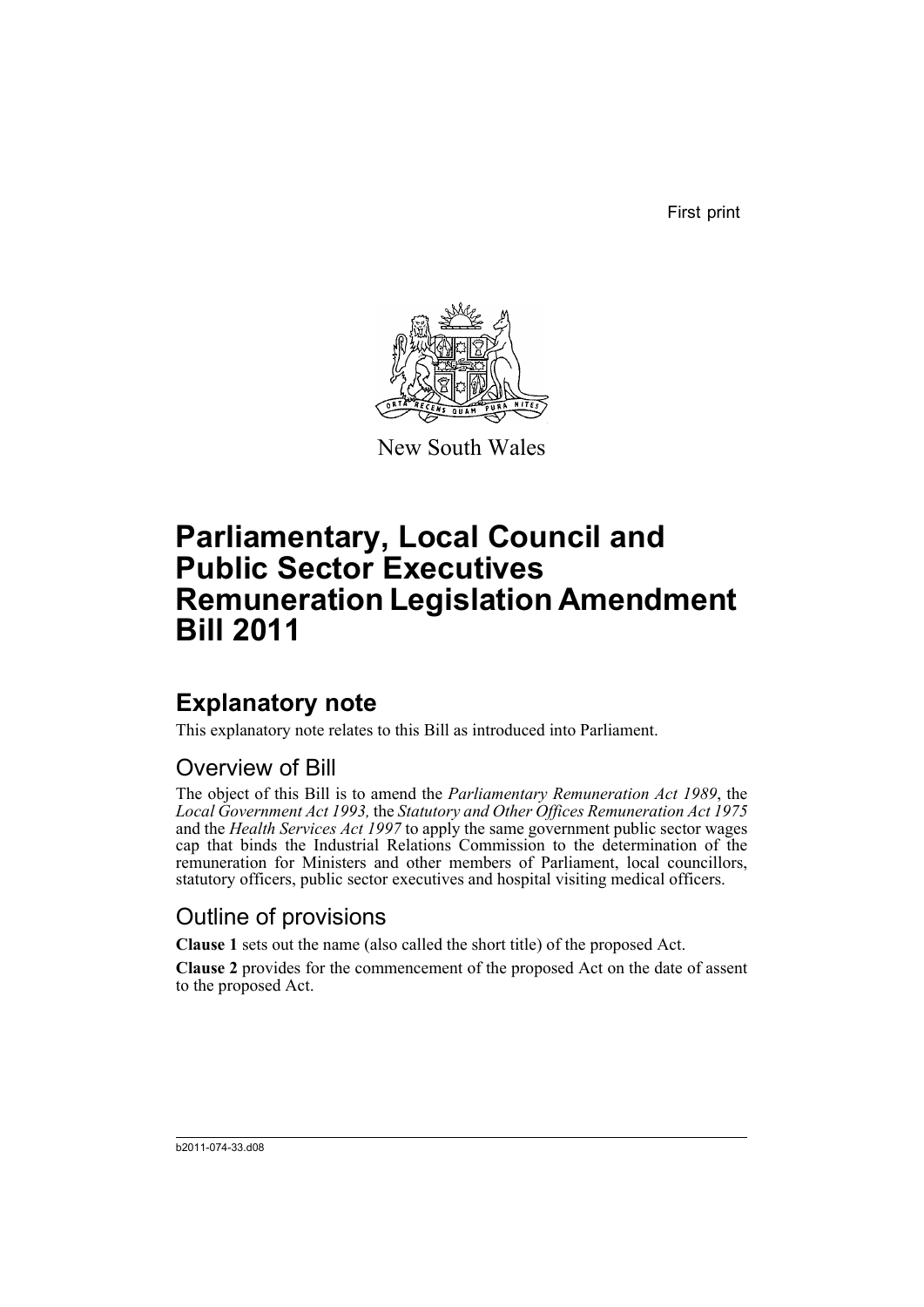Explanatory note

## **Schedule 1 Amendment of Parliamentary Remuneration Act 1989 No 160**

Currently the basic salary of a member of Parliament is \$136,140, which is equivalent to the annual salary payable to a backbench member of the Commonwealth House of Representatives less \$500. **Schedule 1 [1]** provides that the Parliamentary Remuneration Tribunal is to determine the basic salary of a member of Parliament at such times as the Tribunal thinks fit or the Premier directs. In making a determination, the Tribunal will be required to give effect to the same policies on increases in remuneration as those that the Industrial Relations Commission is required to give effect to under section 146C of the *Industrial Relations Act 1996* (as inserted by the *Industrial Relations Amendment (Public Sector Conditions of Employment) Act 2011*) when making or varying awards or orders relating to the conditions of employment of public sector employees. The Tribunal will not be required to give effect to a policy that provides for increases in remuneration based on employee-related savings.

**Schedule 1 [2]** is a consequential amendment.

**Schedule 1 [3]** enables regulations to be made of a savings or transitional nature consequent on the enactment of the proposed Act.

**Schedule 1 [4]** ensures that any increase in the basic salary due to a Commonwealth determination after the introduction of the Bill for the proposed Act and before the Tribunal makes its first determination is capped at 2.5%.

## **Schedule 2 Amendment of Local Government Act 1993 No 30**

**Schedule 2** requires the Local Government Remuneration Tribunal, when making determinations relating to the fees to be paid to mayors and councillors, to give effect to the same policies on increases in remuneration as those that the Industrial Relations Commission is required to give effect to when making or varying awards or orders relating to the conditions of employment of public sector employees. The Remuneration Tribunal will not be required to give effect to a policy that provides for increases in remuneration based on employee-related savings.

## **Schedule 3 Amendment of Statutory and Other Offices Remuneration Act 1975 (1976 No 4)**

**Schedule 3** applies to determinations by the Statutory and Other Offices Remuneration Tribunal that vary the remuneration to be paid to statutory officers, chief executives and senior executives, but does not apply to determinations relating to judicial officers. The Tribunal will be required to give effect to the same policies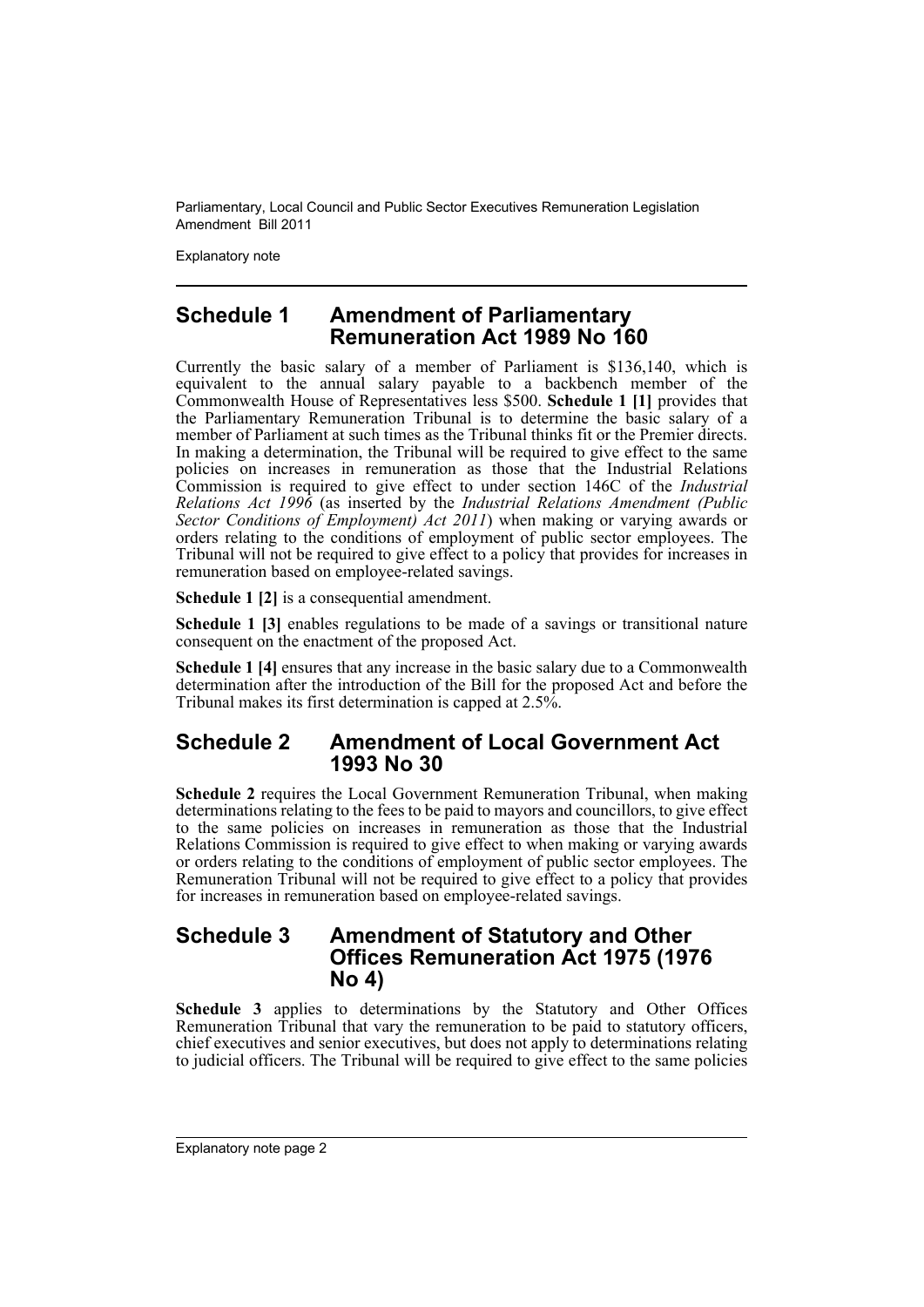Explanatory note

on increases in remuneration as those that the Industrial Relations Commission is required to give effect to when making or varying awards or orders relating to the conditions of employment of public sector employees.

## **Schedule 4 Amendment of Health Services Act 1997 No 154**

**Schedule 4 [1]** applies to determinations by an arbitrator (appointed by the Minister administering the *Industrial Relations Act 1996*) as to the remuneration and conditions of employment of visiting medical officers appointed under service contracts with public health organisations and **Schedule 4 [2]** applies to determinations by the Director-General of the Department of Health relating to the remuneration packages for executive office holders in the NSW Health Service. In making such determinations, the arbitrator and the Director-General will be required to give effect to the same policies on increases in remuneration as those that the Industrial Relations Commission is required to give effect to when making or varying awards or orders relating to the conditions of employment of public sector employees.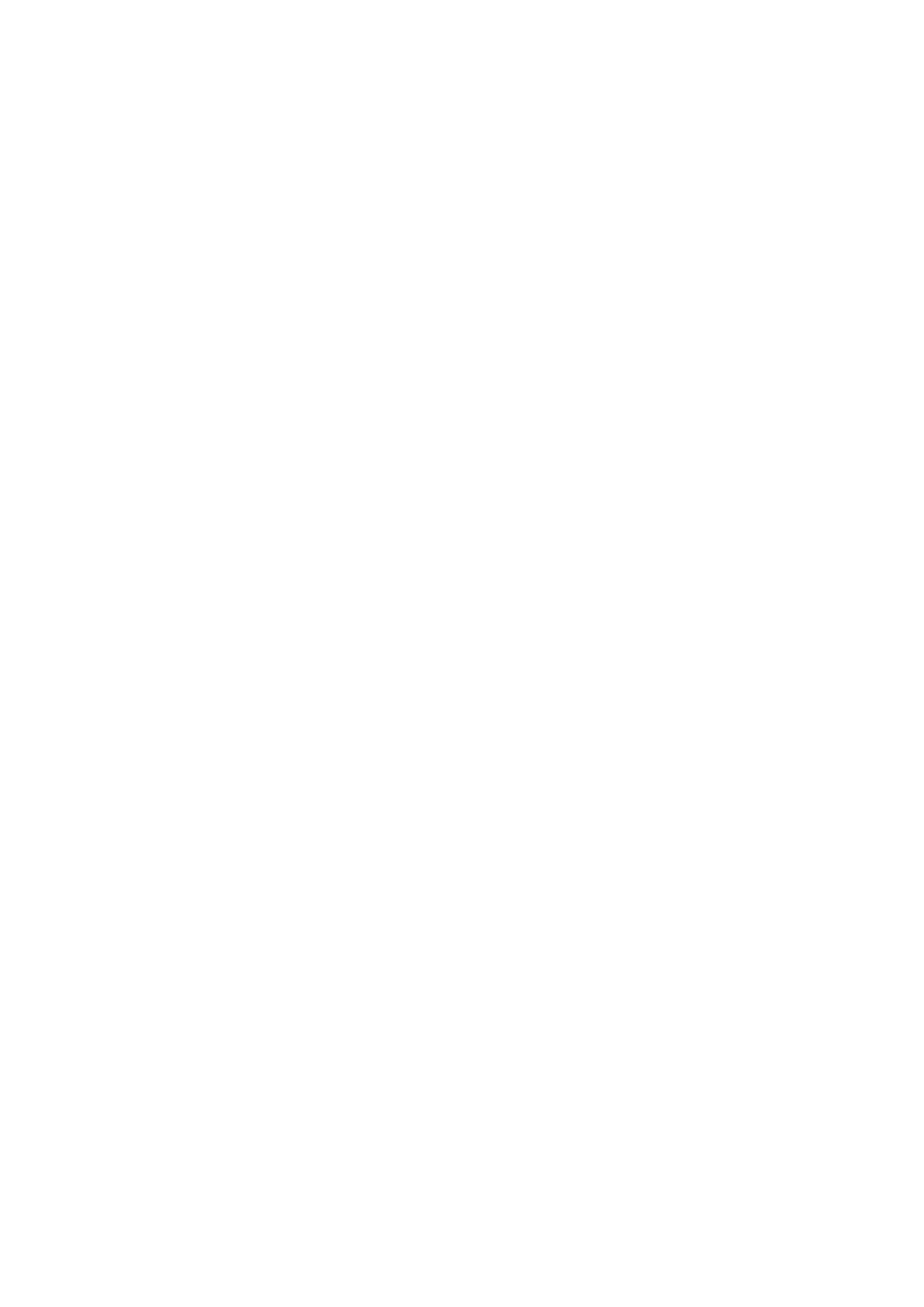First print



New South Wales

# **Parliamentary, Local Council and Public Sector Executives Remuneration Legislation Amendment Bill 2011**

## **Contents**

|            |                                                                               | Page |
|------------|-------------------------------------------------------------------------------|------|
| 1          | Name of Act                                                                   |      |
| 2          | Commencement                                                                  | 2    |
| Schedule 1 | Amendment of Parliamentary Remuneration Act 1989                              |      |
|            | No 160                                                                        | 3    |
| Schedule 2 | Amendment of Local Government Act 1993 No 30                                  | 5    |
| Schedule 3 | Amendment of Statutory and Other Offices Remuneration<br>Act 1975 (1976 No 4) | 6    |
| Schedule 4 | Amendment of Health Services Act 1997 No 154                                  |      |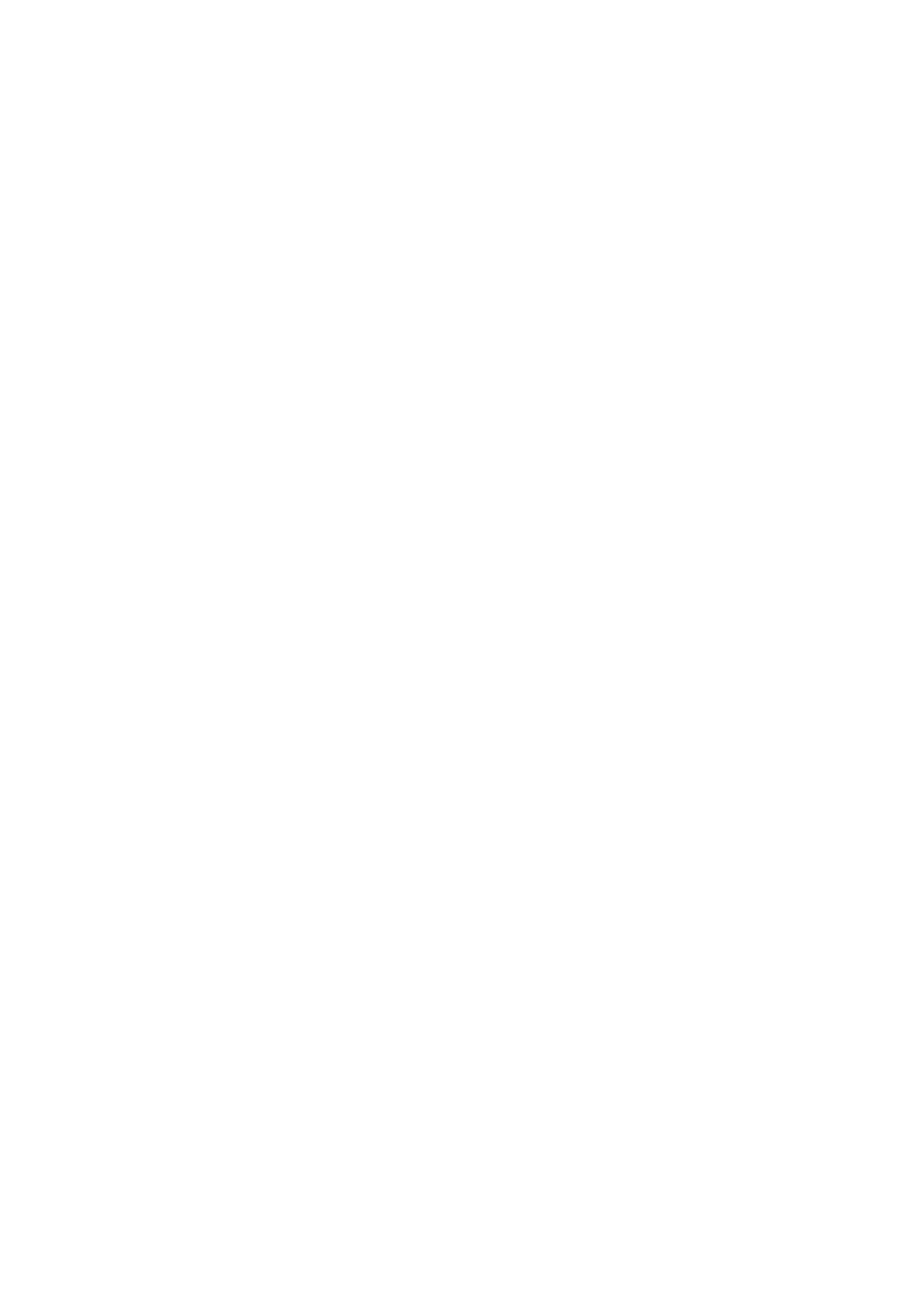

New South Wales

# **Parliamentary, Local Council and Public Sector Executives Remuneration Legislation Amendment Bill 2011**

No , 2011

### **A Bill for**

An Act to amend the *Parliamentary Remuneration Act 1989*, the *Local Government Act 1993*, the *Statutory and Other Offices Remuneration Act 1975* and the *Health Services Act 1997* to apply the same government public sector wages cap that binds the Industrial Relations Commission to the determination of the remuneration for Ministers and other members of Parliament, local councillors, statutory officers, public sector executives and hospital visiting medical officers; and for other purposes.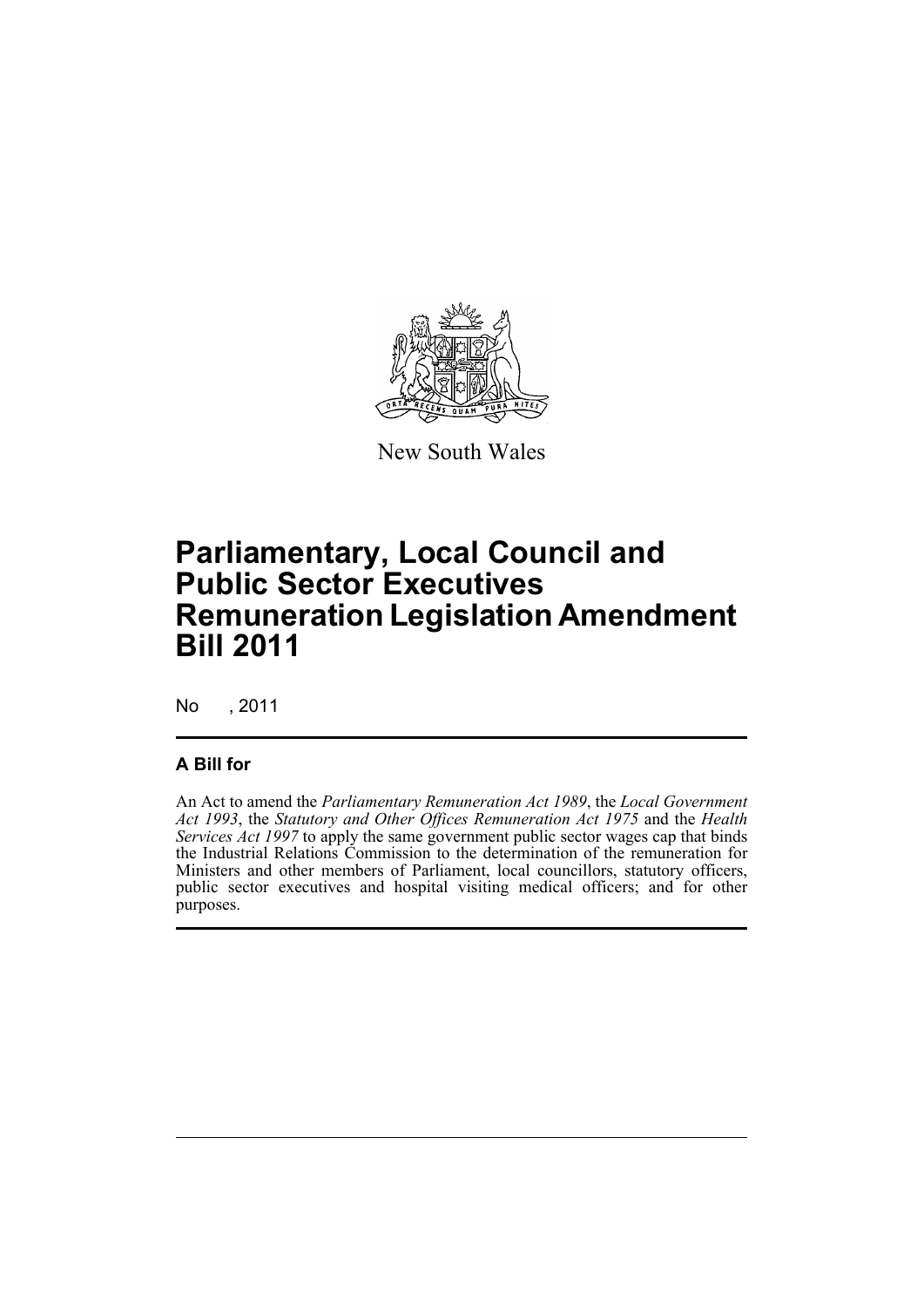<span id="page-7-1"></span><span id="page-7-0"></span>

| The Legislature of New South Wales enacts:                                                                                | 1                   |
|---------------------------------------------------------------------------------------------------------------------------|---------------------|
| Name of Act                                                                                                               |                     |
| This Act is the Parliamentary, Local Council and Public Sector<br>Executives Remuneration Legislation Amendment Act 2011. | 3<br>$\overline{4}$ |
| Commencement                                                                                                              | 5                   |
| This Act commences on the date of assent to this Act.                                                                     | 6                   |
|                                                                                                                           |                     |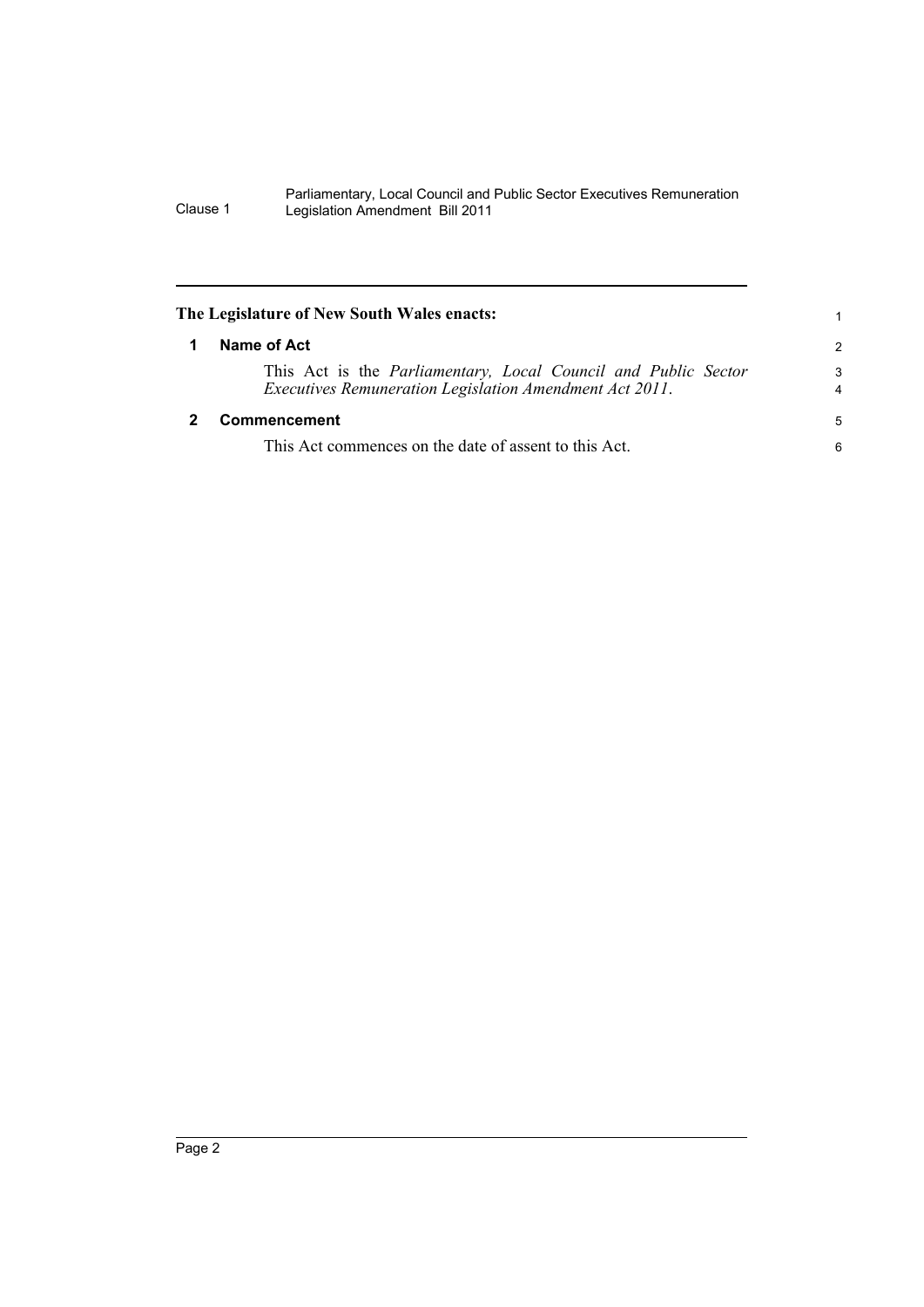Amendment of Parliamentary Remuneration Act 1989 No 160 Schedule 1

1  $\mathfrak{p}$ 

 $\overline{a}$ 4

31

## <span id="page-8-0"></span>**Schedule 1 Amendment of Parliamentary Remuneration Act 1989 No 160**

### **[1] Section 4**

Omit the section. Insert instead:

#### **4 Definition of basic salary**

- (1) For the purposes of this Act, the basic salary is as follows:
	- (a) until the Tribunal otherwise determines, the amount of the annual allowance by way of salary payable under the law of the Commonwealth to a member of the House of Representatives who is not entitled to any additional salary, less \$500,
	- (b) the amount determined by the Tribunal from time to time in accordance with this section.
- (2) The Tribunal may make a determination fixing the amount of the basic salary. Determinations are to be made at such times as the Tribunal thinks fit or the Minister directs.
- (3) In making a determination, the Tribunal is to give effect to the same policies on increases in remuneration as those that the Industrial Relations Commission is required to give effect to under section 146C of the *Industrial Relations Act 1996* when making or varying awards or orders relating to the conditions of employment of public sector employees.
- (4) The policies referred to in subsection (3) do not include any policy that provides for increases in remuneration based on employee-related savings.

#### **[2] Section 17 Other provisions as to basic salary** Omit the section. **[3] Schedule 3 Savings, transitional and other provisions** Insert at the end of clause 1: 26 27 28 29 30

*Parliamentary, Local Council and Public Sector Executives Remuneration Legislation Amendment Act 2011*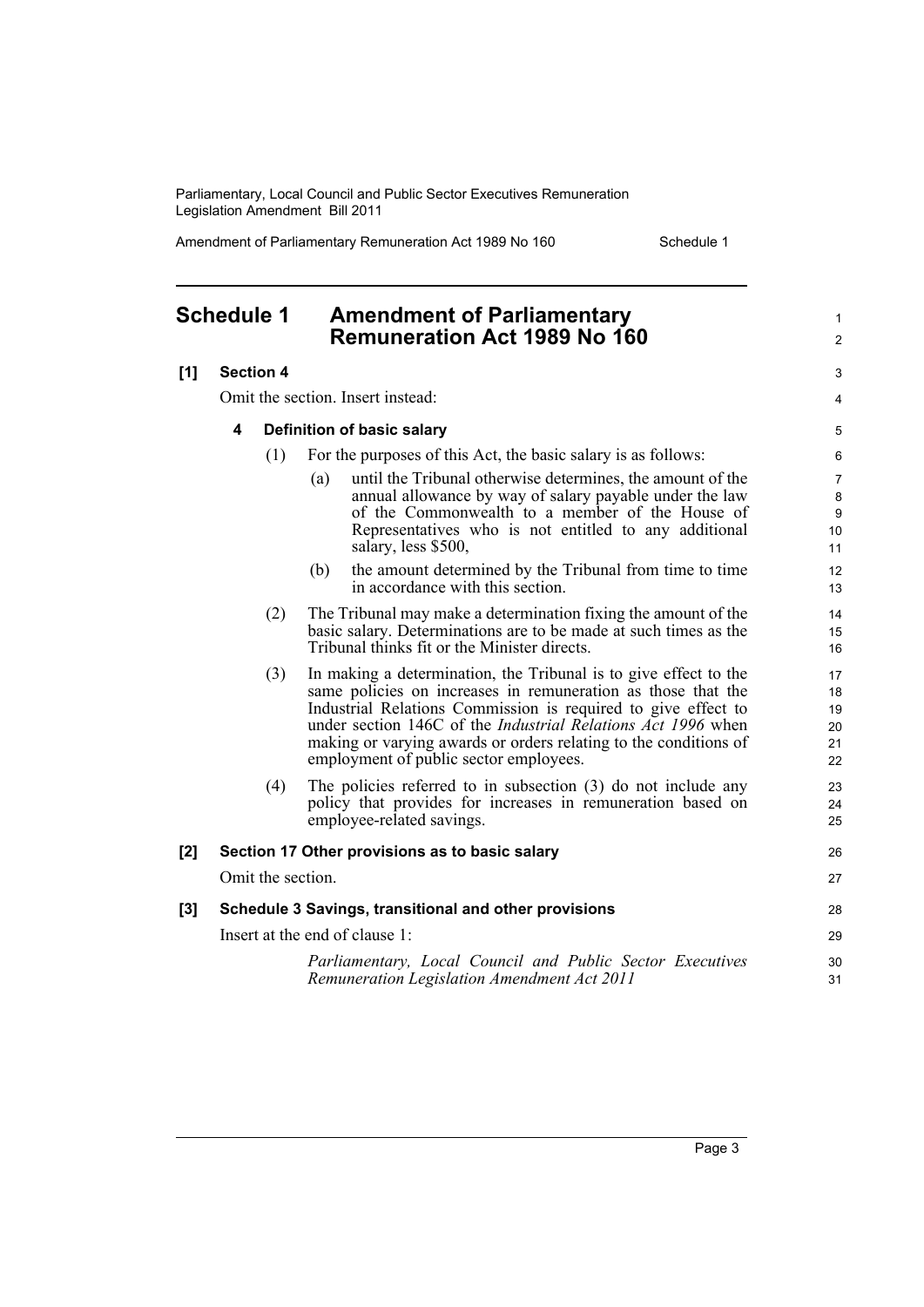Schedule 1 Amendment of Parliamentary Remuneration Act 1989 No 160

### **[4] Schedule 3, clause 5**

Insert at the end of Schedule 3:

#### **5 Basic salary changes after introduction of Bill for the Parliamentary, Local Council and Public Sector Executives Remuneration Legislation Amendment Act 2011**

If the annual allowance by way of salary payable under the law of the Commonwealth is varied after 20 June 2011 and before the Tribunal makes a determination under section 4 of this Act, the basic salary for the purposes of this Act does not include (and is taken never to have included) any amount that exceeds \$139,544. **Note.** The amount of \$139,544 represents the basic salary of \$136,140 on 20 June 2011 increased by 2.5%. 10 11 12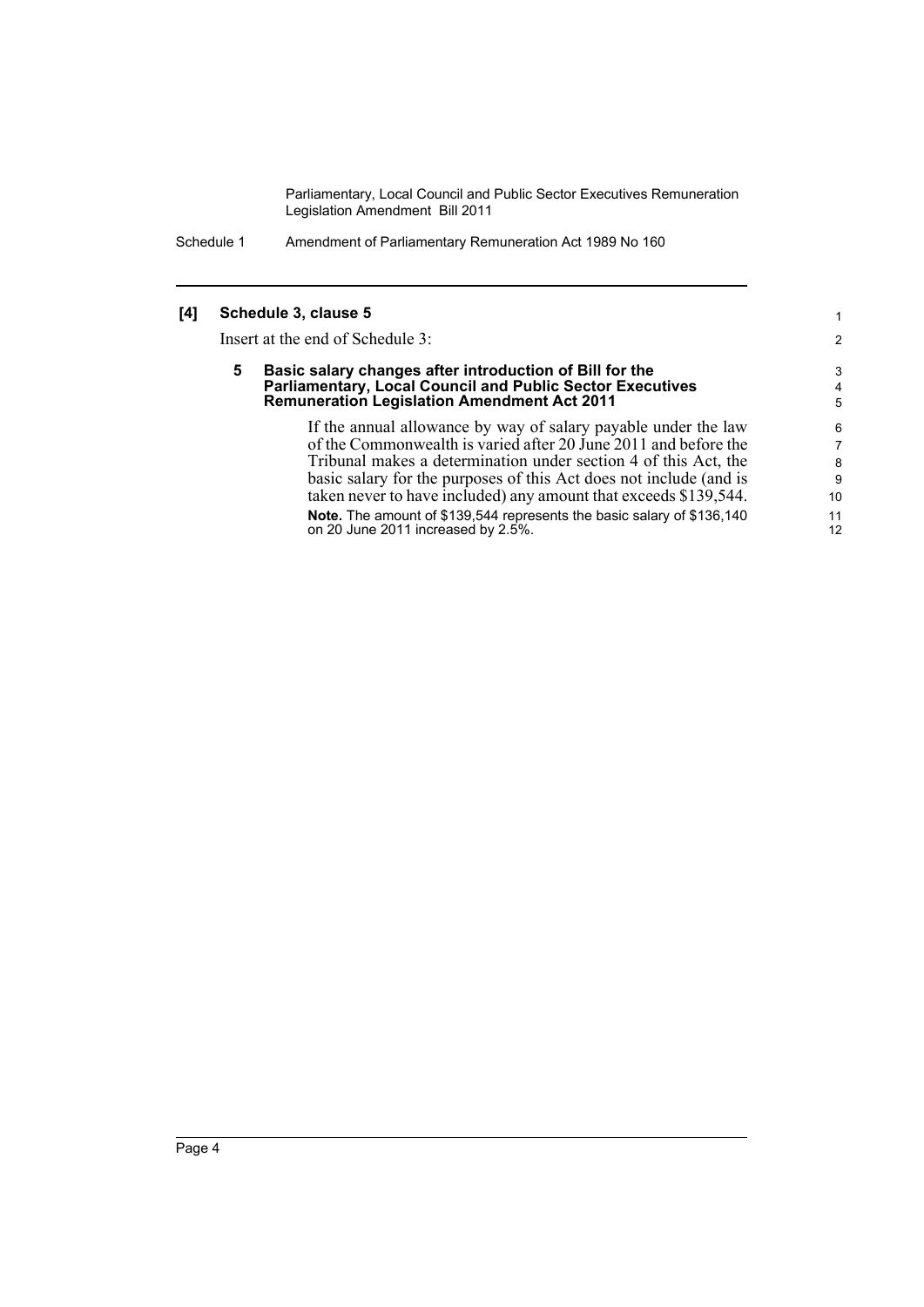Amendment of Local Government Act 1993 No 30 Schedule 2

14 15

<span id="page-10-0"></span>

| <b>Schedule 2</b>   |     | <b>Amendment of Local Government Act</b><br>1993 No 30                                                                                                                                                                                                                                                                                                                                              | 2                                          |  |
|---------------------|-----|-----------------------------------------------------------------------------------------------------------------------------------------------------------------------------------------------------------------------------------------------------------------------------------------------------------------------------------------------------------------------------------------------------|--------------------------------------------|--|
| <b>Section 242A</b> |     |                                                                                                                                                                                                                                                                                                                                                                                                     |                                            |  |
|                     |     | Insert after section 242:                                                                                                                                                                                                                                                                                                                                                                           | 4                                          |  |
| 242A                |     | Tribunal to give effect to declared government policy on<br>remuneration for public sector staff                                                                                                                                                                                                                                                                                                    | 5<br>6                                     |  |
|                     | (1) | In making a determination, the Remuneration Tribunal is to give<br>effect to the same policies on increases in remuneration as those<br>that the Industrial Relations Commission is required to give<br>effect to under section 146C of the <i>Industrial Relations Act 1996</i><br>when making or varying awards or orders relating to the<br>conditions of employment of public sector employees. | $\overline{7}$<br>8<br>9<br>10<br>11<br>12 |  |
|                     | (2) | The policies referred to in subsection (1) do not include any                                                                                                                                                                                                                                                                                                                                       | 13                                         |  |

(2) The policies referred to in subsection (1) do not include any policy that provides for increases in remuneration based on employee-related savings.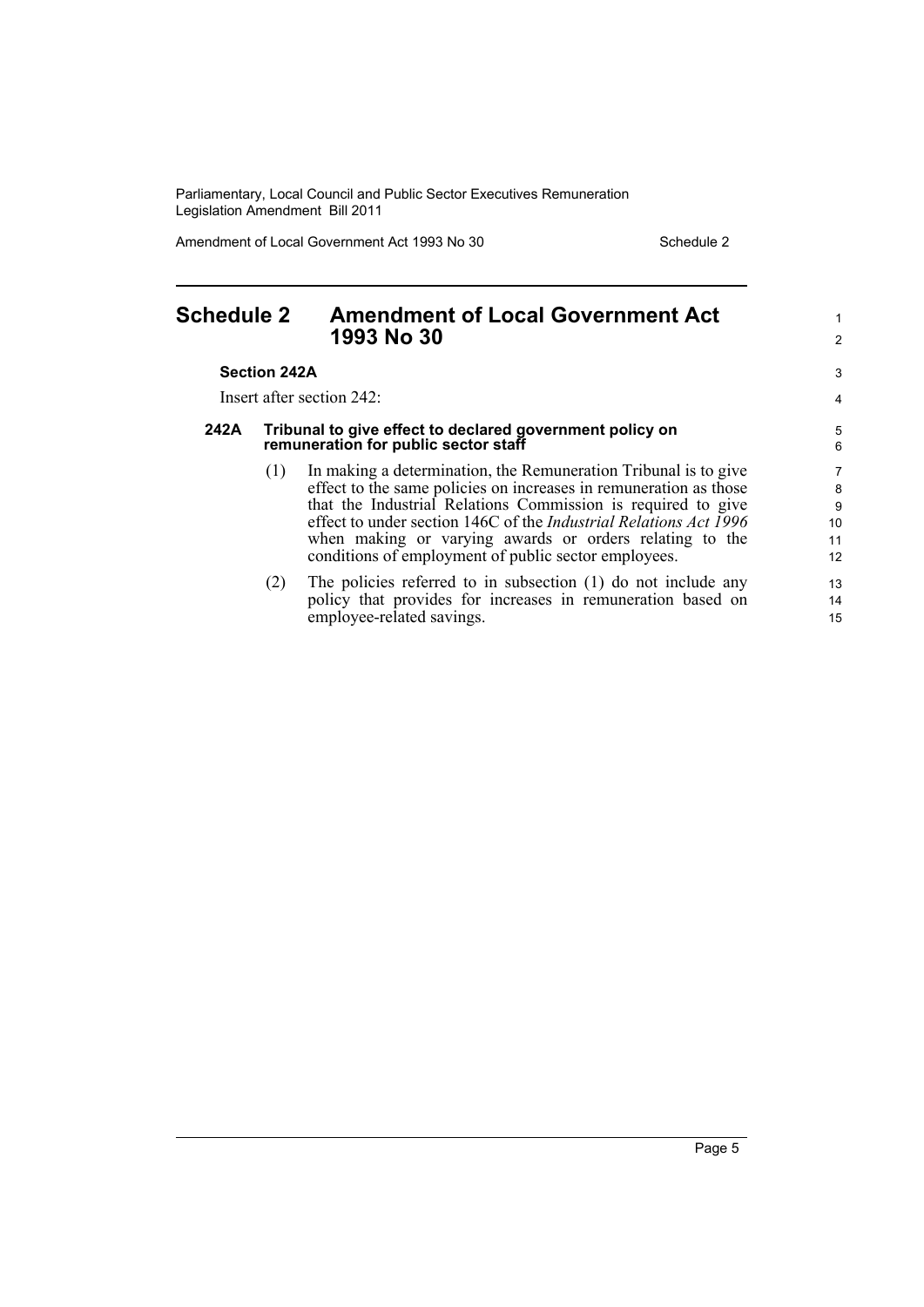Schedule 3 Amendment of Statutory and Other Offices Remuneration Act 1975 (1976 No 4)

### <span id="page-11-0"></span>**Schedule 3 Amendment of Statutory and Other Offices Remuneration Act 1975 (1976 No 4)**

### **Section 6AA**

Insert after section 6:

#### **6AA Tribunal to give effect to declared government policy on remuneration for public sector staff**

- (1) This section applies to the following determinations of the Tribunal:
	- (a) the determination under Part 3 of any alteration in the remuneration to be paid to office holders,
	- (b) the determination under Part 3A of any alteration in the remuneration packages for executive office holders.

This section does not apply to determinations relating to judicial officers (within the meaning of the *Judicial Officers Act 1986*) or to determinations relating to any office while held by a specified person.

(2) In making a determination to which this section applies, the Tribunal is to give effect to the same policies on increases in remuneration as those that the Industrial Relations Commission is required to give effect to under section 146C of the *Industrial Relations Act 1996* when making or varying awards or orders relating to the conditions of employment of public sector employees.

1 2 3

4 5